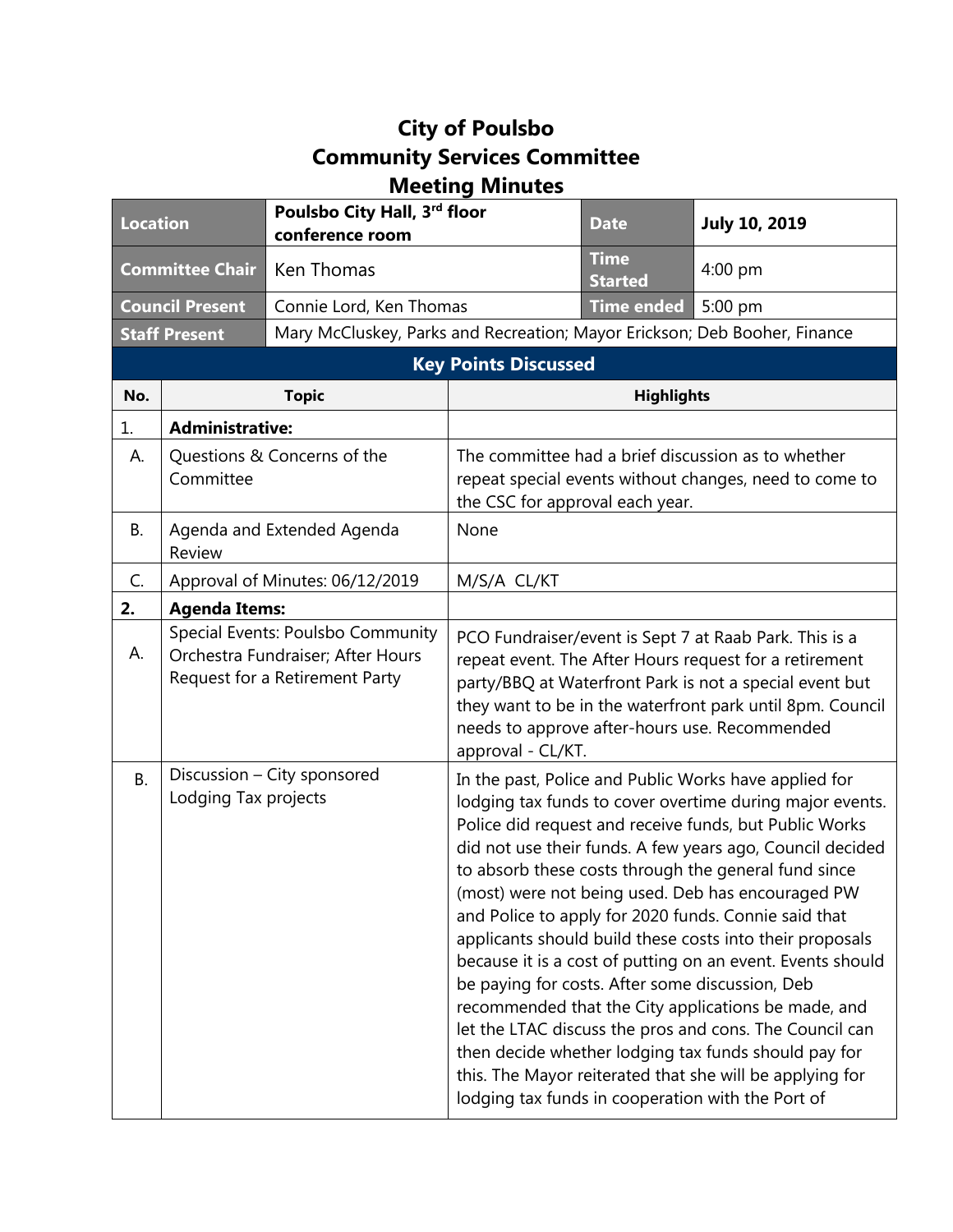|    |                                 | Poulsbo for an Event Coordinator position.                                                                                                                                                                                                                                                                                                                                                                                                                                                                                                                                                                                                                                                                                                                                                                                                                                                                                                                               |
|----|---------------------------------|--------------------------------------------------------------------------------------------------------------------------------------------------------------------------------------------------------------------------------------------------------------------------------------------------------------------------------------------------------------------------------------------------------------------------------------------------------------------------------------------------------------------------------------------------------------------------------------------------------------------------------------------------------------------------------------------------------------------------------------------------------------------------------------------------------------------------------------------------------------------------------------------------------------------------------------------------------------------------|
| C. | Mid-Biennium Budget Review 2020 | Mary presented the Mid-Biennium Budget review for the<br>Parks and Recreation Dept. There are few changes going<br>into the second year of this budget. Program revenues<br>are at 71% of budget; expenses are at 48% of budget.<br>Revenues typically come in first and expenses will come<br>later. Joe Schiel will be retiring June 2020. The P-Patch<br>Coordinator is not using as many hours as Mary<br>budgeted, so she will be asking for a carryover of funds<br>so that the funding can last two seasons. Program fees<br>will be going up due to increases in Rec1, NKSD facility<br>costs and minimum wage. There was some discussion on<br>the Event Coordinator and it was determined that a new<br>program request should come from the Mayor's office.<br>On the park projects, some will be completed this year,<br>but Fish Park and Morrow Manor will continue into 2020.<br>One new CIP project will be the Urban Trails and<br>Pathways - \$50,000. |
|    |                                 |                                                                                                                                                                                                                                                                                                                                                                                                                                                                                                                                                                                                                                                                                                                                                                                                                                                                                                                                                                          |
| 3. | <b>Department Head Reports</b>  |                                                                                                                                                                                                                                                                                                                                                                                                                                                                                                                                                                                                                                                                                                                                                                                                                                                                                                                                                                          |
| А. | Park Project Updates            | Splash Pad Report (6/24/19 Parks & Recreation<br>Commission meeting)                                                                                                                                                                                                                                                                                                                                                                                                                                                                                                                                                                                                                                                                                                                                                                                                                                                                                                     |
|    |                                 | Citizen Lindsay Kravitz addressed the commission<br>regarding her research on splash pads and possibly<br>having one added in a Poulsbo park. She handed out a<br>packet of information regarding costs, maintenance,<br>fundraising, other splash pads in the area, and<br>regulations. This type of project has many facets to it<br>that need to be considered including maintenance,<br>health dept regulations, limited use, and funding. The<br>committee discussed different issues including $-$ is this a<br>priority? Should it be put on the CIP and Capital Facilities<br>Plan? Becky said that it would have to be very small, as<br>these are expensive to install and maintain. It would only<br>be open 3 months of the year.<br>Mary reported that she received a phone call from the<br>Kitsap Health District, warning her of the process that                                                                                                        |